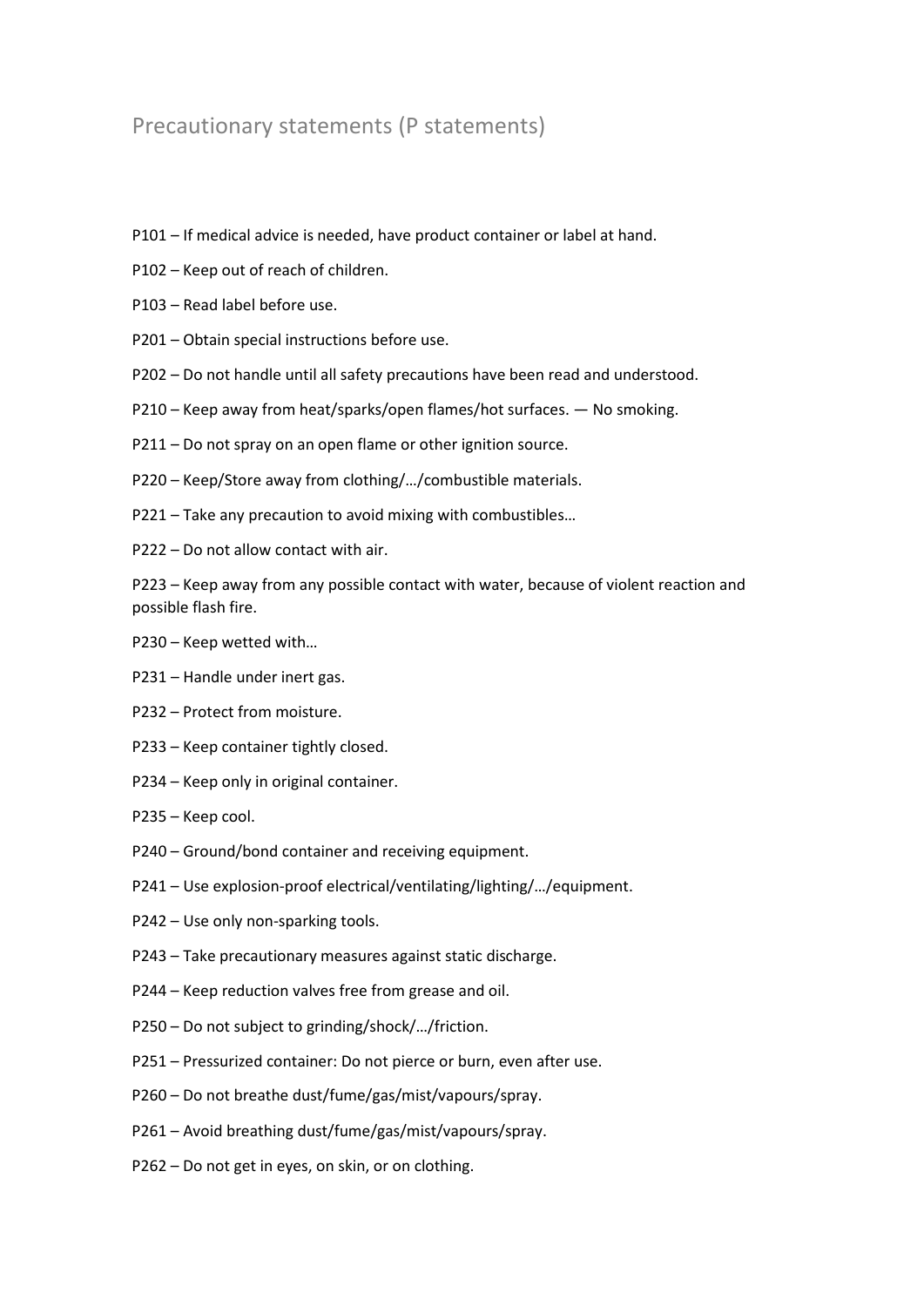- P263 Avoid contact during pregnancy/while nursing.
- P264 Wash … thoroughly after handling.
- P270 Do no eat, drink or smoke when using this product.
- P271 Use only outdoors or in a well-ventilated area.
- P272 Contaminated work clothing should not be allowed out of the workplace.
- P273 Avoid release to the environment.
- P280 Wear protective gloves/protective clothing/eye protection/face protection.
- P281 Use personal protective equipment as required.
- P282 Wear cold insulating gloves/face shield/eye protection.
- P283 Wear fire/flame resistant/retardant clothing.
- P284 Wear respiratory protection.
- P285 In case of inadequate ventilation wear respiratory protection.
- P231 + P232 Handle under inert gas. Protect from moisture.
- P235 + P410 Keep cool. Protect from sunlight.
- P301 IF SWALLOWED:
- P302 IF ON SKIN:
- P303 IF ON SKIN (or hair):
- P304 IF INHALED:
- P305 IF IN EYES:
- P306 IF ON CLOTHING:
- P307 IF exposed:
- P308 IF exposed or concerned:
- P309 IF exposed or if you feel unwell:
- P310 Immediately call a POISON CENTER or doctor/physician.
- P311 Call a POISON CENTER or doctor/physician.
- P312 Call a POISON CENTER or doctor/physician if you feel unwell.
- P313 Get medical advice/attention.
- P314 Get medical advice/attention if you feel unwell.
- P315 Get immediate medical advice/attention.
- P320 Specific treatment is urgent (see … on this label).
- P321 Specific treatment (see … on this label).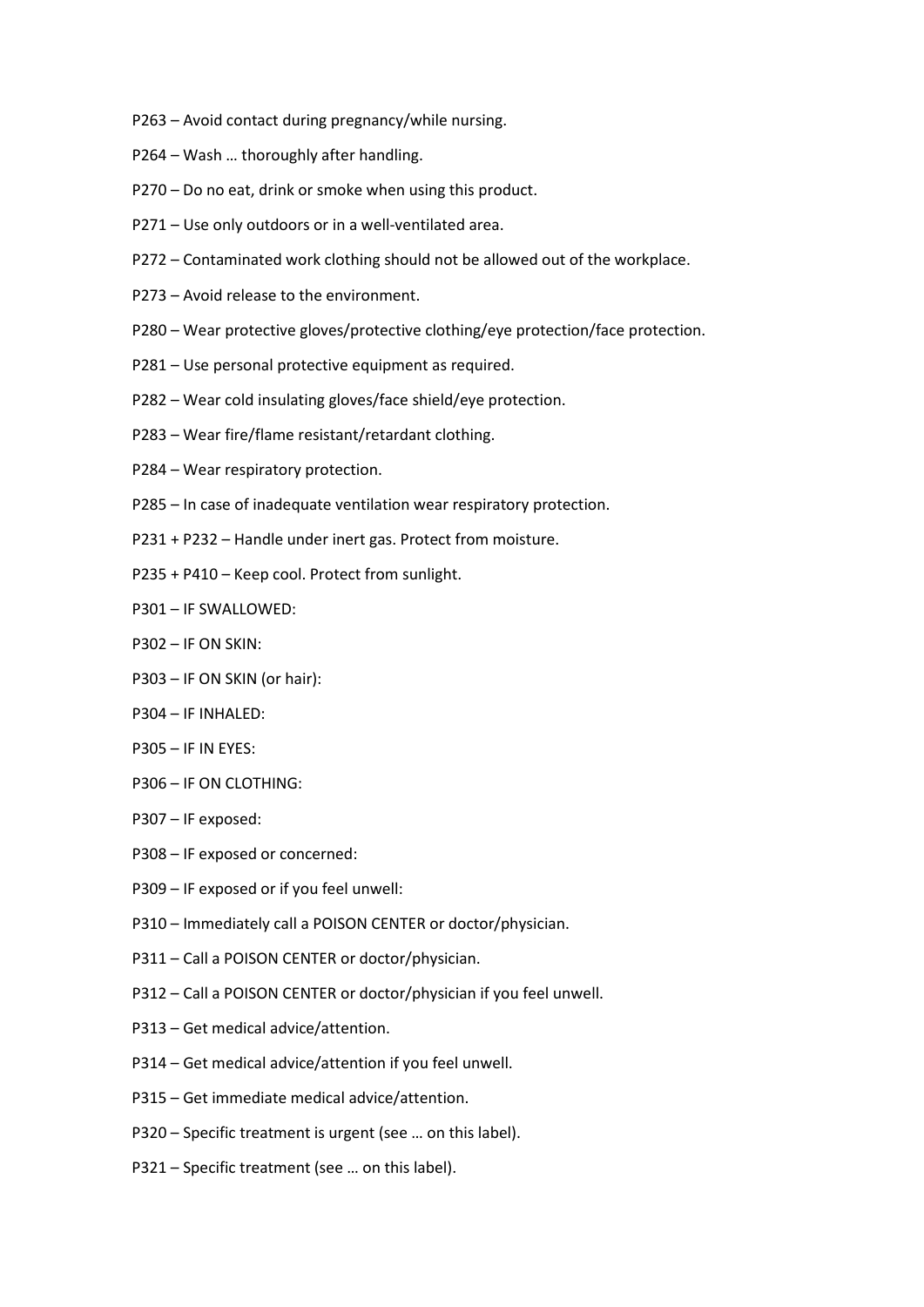- P322 Specific measures (see … on this label).
- P330 Rinse mouth.
- P331 Do NOT induce vomiting.
- P332 If skin irritation occurs:
- P333 If skin irritation or rash occurs:
- P334 Immerse in cool water/wrap in wet bandages.
- P335 Brush off loose particles from skin.
- P336 Thaw frosted parts with lukewarm water. Do no rub affected area.
- P337 If eye irritation persists:
- P338 Remove contact lenses, if present and easy to do. Continue rinsing.
- P340 Remove victim to fresh air and keep at rest in a position comfortable for breathing.

P341 – If breathing is difficult, remove victim to fresh air and keep at rest in a position comfortable

for breathing.

- P342 If experiencing respiratory symptoms:
- P350 Gently wash with plenty of soap and water.
- P351 Rinse cautiously with water for several minutes.
- P352 Wash with plenty of soap and water.
- P353 Rinse skin with water/shower.

P360 – Rinse immediately contaminated clothing and skin with plenty of water before removing clothes.

- P361 Remove/Take off immediately all contaminated clothing.
- P362 Take off contaminated clothing and wash before reuse.
- P363 Wash contaminated clothing before reuse.
- P370 In case of fire:
- P371 In case of major fire and large quantities:
- P372 Explosion risk in case of fire.
- P373 DO NOT fight fire when fire reaches explosives.
- P374 Fight fire with normal precautions from a reasonable distance.
- P375 Fight fire remotely due to the risk of explosion.
- P376 Stop leak if safe to do so.
- P377 Leaking gas fire: Do not extinguish, unless leak can be stopped safely.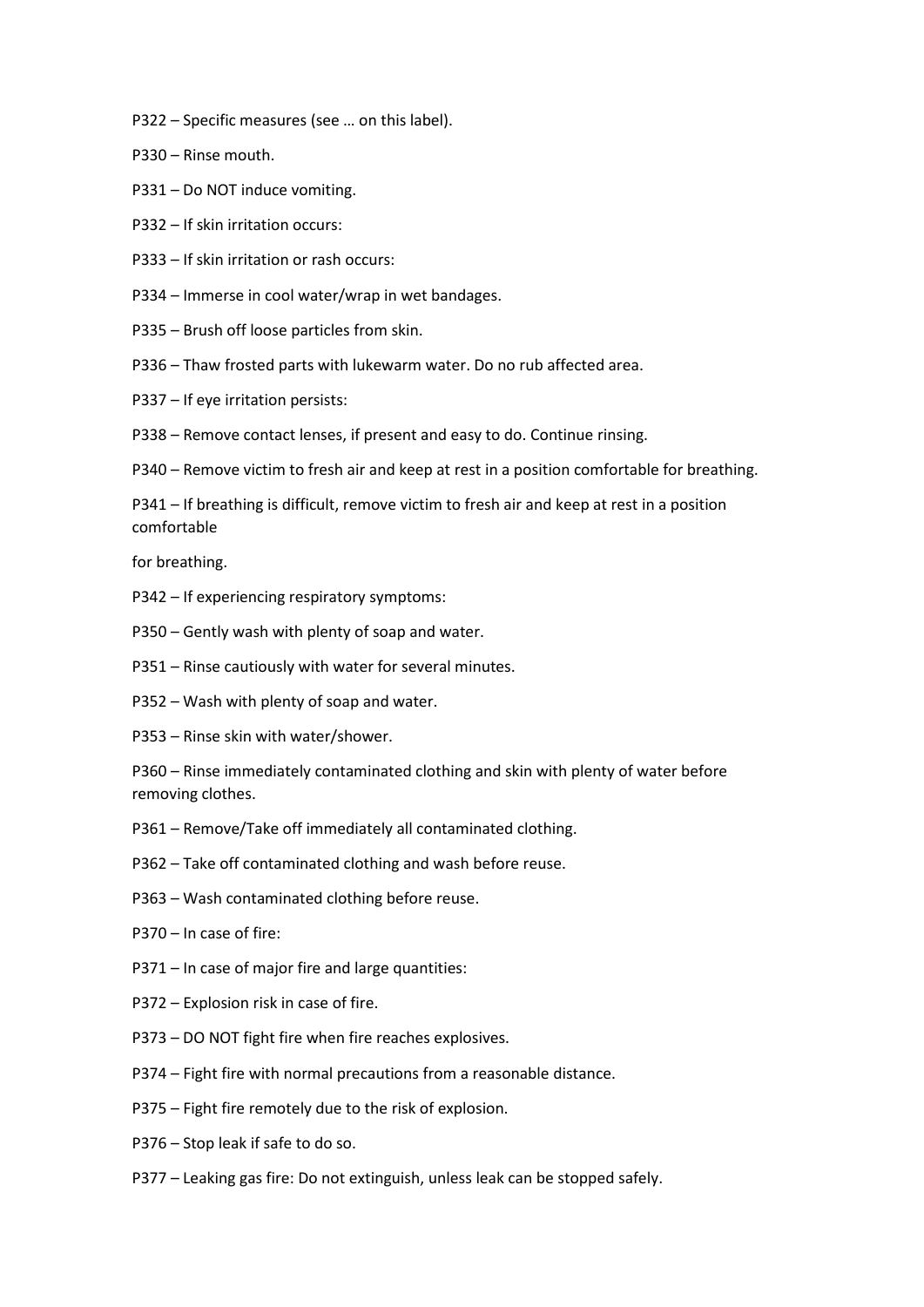P378 – Use … for extinction.

P380 – Evacuate area.

P381 – Eliminate all ignition sources if safe to do so.

P390 – Absorb spillage to prevent material damage.

P391 – Collect spillage.

P301 + P310 – IF SWALLOWED: Immediately call a POISON CENTER or doctor/physician.

P301 + P312 – IF SWALLOWED: Call a POISON CENTER or doctor/physician if you feel unwell.

P301 +P330 + P331 – IF SWALLOWED: rinse mouth. Do NOT induce vomiting.

P302 + P334 – IF ON SKIN: Immerse in cool water/wrap in wet bandages.

P302 + P350 – IF ON SKIN: Gently wash with plenty of soap and water.

P302 + P352 – IF ON SKIN: Wash with plenty of soap and water.

P303 + P361 + P353 – IF ON SKIN (or hair): Remove/Take off immediately all contaminated clothing. Rinse skin

with water/shower.

P304 + P340 – IF INHALED: Remove victim to fresh air and keep at rest in a position comfortable for breathing.

P304 + P341 – IF INHALED: If breathing is difficult, remove victim to fresh air and keep at rest in a position comfortable for breathing.

P305 + P351 + P338 – IF IN EYES: Rinse cautiously with water for several minutes. Remove contact lenses, if present and easy to do. Continue rinsing.

P306 + P360 – IF ON CLOTHING: rinse immediately contaminated clothing and skin with plenty of water before removing clothes.

P307 + P311 – IF exposed: Call a POISON CENTER or doctor/physician.

P308 + P313 – IF exposed or concerned: Get medical advice/attention.

P309 + P311 – IF exposed or if you feel unwell: Call a POISON CENTER or doctor/physician.

P332 + P313 – If skin irritation occurs: Get medical advice/attention.

P333 + P313 – If skin irritation or rash occurs: Get medical advice/attention.

P335 + P334 – Brush off loose particles from skin. Immerse in cool water/wrap in wet bandages.

P337 + P313 – If eye irritation persists: Get medical advice/attention.

P342 + P311 – If experiencing respiratory symptoms: Call a POISON CENTER or doctor/physician.

P370 + P376 – In case of fire: Stop leak if safe to do so.

P370 + P378 – In case of fire: Use … for extinction.